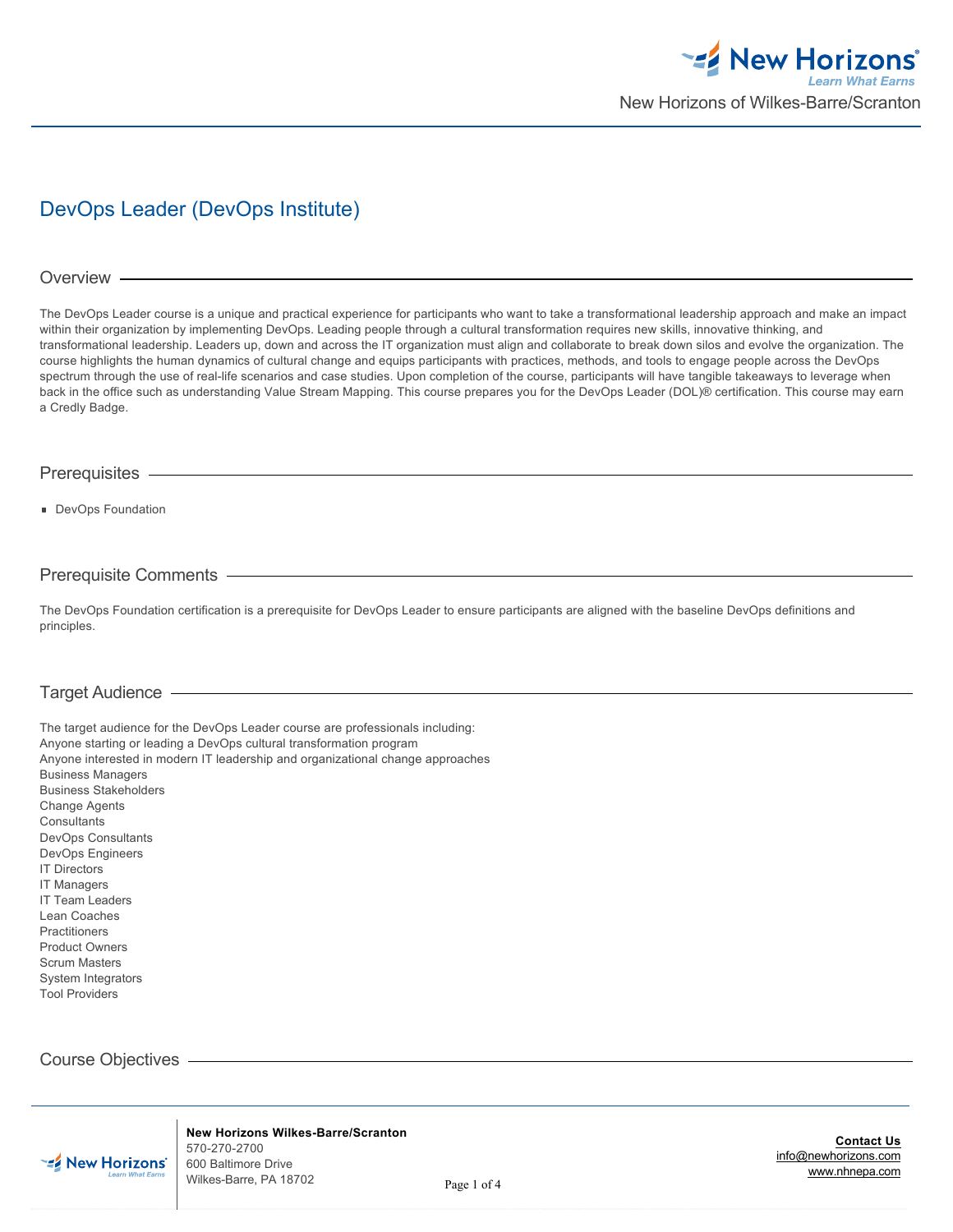The learning objectives for DOL include a practical understanding of: DevOps and time to market The business and IT perspectives Key differences between DevOps IT and traditional IT Planning and organizing Understanding performance and culture Measurement differences Designing a DevOps organization Focusing on what matters Ideas for organizing workflows Sharing information Defining meaningful metrics Value stream mapping The Spotify Squad model Managing culture change Popular tools and key practices Putting it all together

# Course Outline

#### **1 - Course Introduction**

Course Goals Course Agenda

## **2 - DevOps and Time**

What is DevOps? Why Do DevOps Companies Doing DevOps The Magic Equation

## **3 - Key Differences Between DevOps IT and Traditional IT**

What Sets DevOps IT apart from Traditional IT How DevOps IT is Organized Differently How to Perform to a Different Standard How to Use Different Measurements

#### **4 - Becoming a DevOps organization**

Transformational Leadership Redesigning an Organization for DevOps Design Principles Focus Work Information Metrics



**New Horizons Wilkes-Barre/Scranton** 570-270-2700 600 Baltimore Drive Wilkes-Barre, PA 18702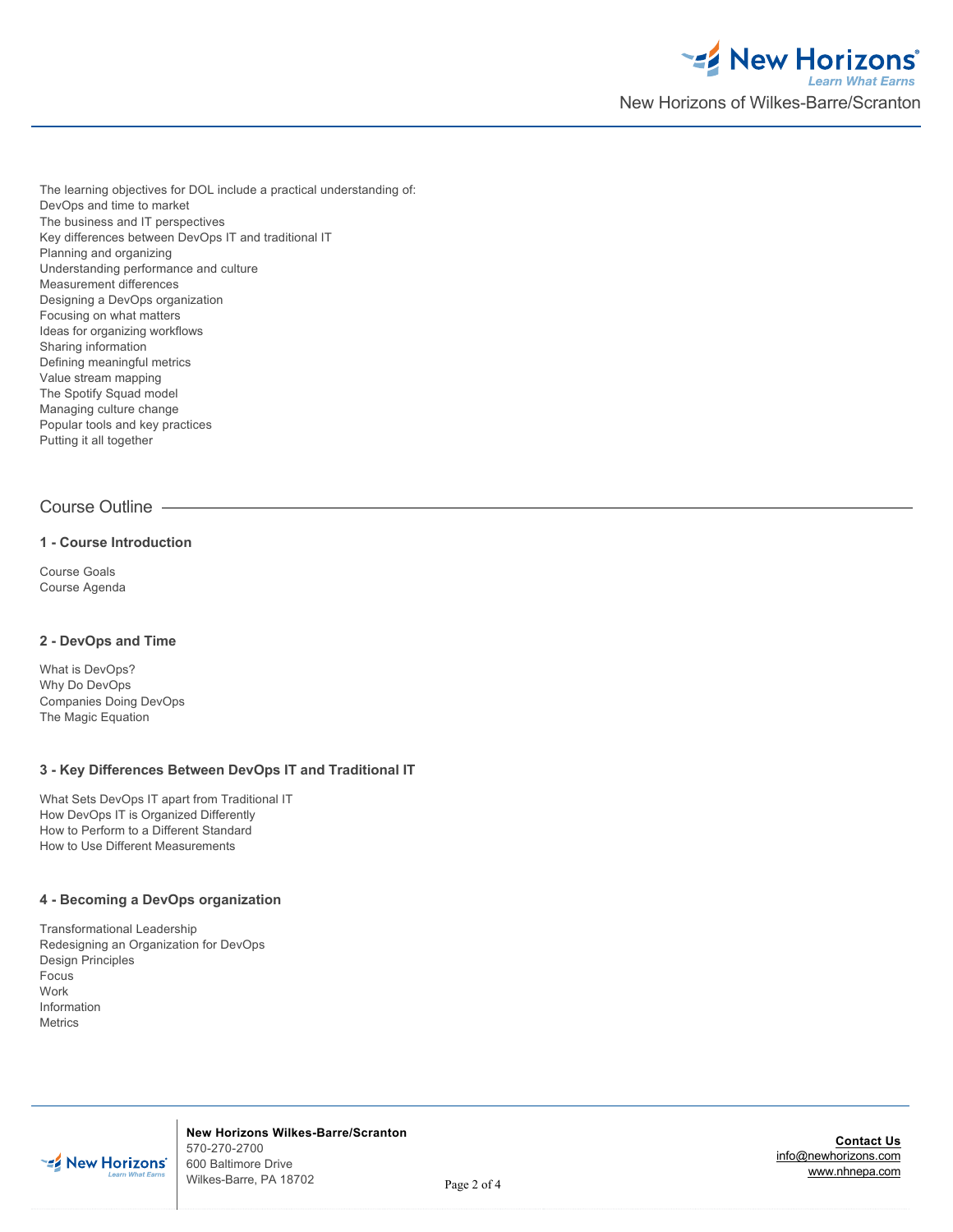#### **5 - Value Stream Mapping**

What is Value Stream Mapping? Why do we need to use this Framework? Types of Maps How to Create a Value Stream Map? Types of Data to Collect How to Handle Exceptions

#### **6 - Value Stream Mapping Exercise**

## **7 - Squad Organizational Model**

Conway's Law The Problem with Silos Spotify's Squad Organization Model (Structure, Roles) **Squads Tribes Chapters** Guilds How to Re-organize in Order to Move to this Model

#### **8 - Managing Cultural Change**

What is Culture and How Does it Impact Performance? Types of IT Culture Cultural Traits of a DevOps Organization How to Manage Change

#### **9 - Culture and its Impact on Performance**

Types of IT Culture What is a DevOps Culture How to Manage Change The Three Phases of Change Types of Changes that need to be Implemented

## **10 - Popular DevOps Tools and Practices**

DevOps Tools Periodic Table Top DevOps Tool Categories Common and Popular Practices

#### **11 - Building a Business Case**

## **12 - Bringing it all Together**



**New Horizons Wilkes-Barre/Scranton** 570-270-2700 600 Baltimore Drive Wilkes-Barre, PA 18702